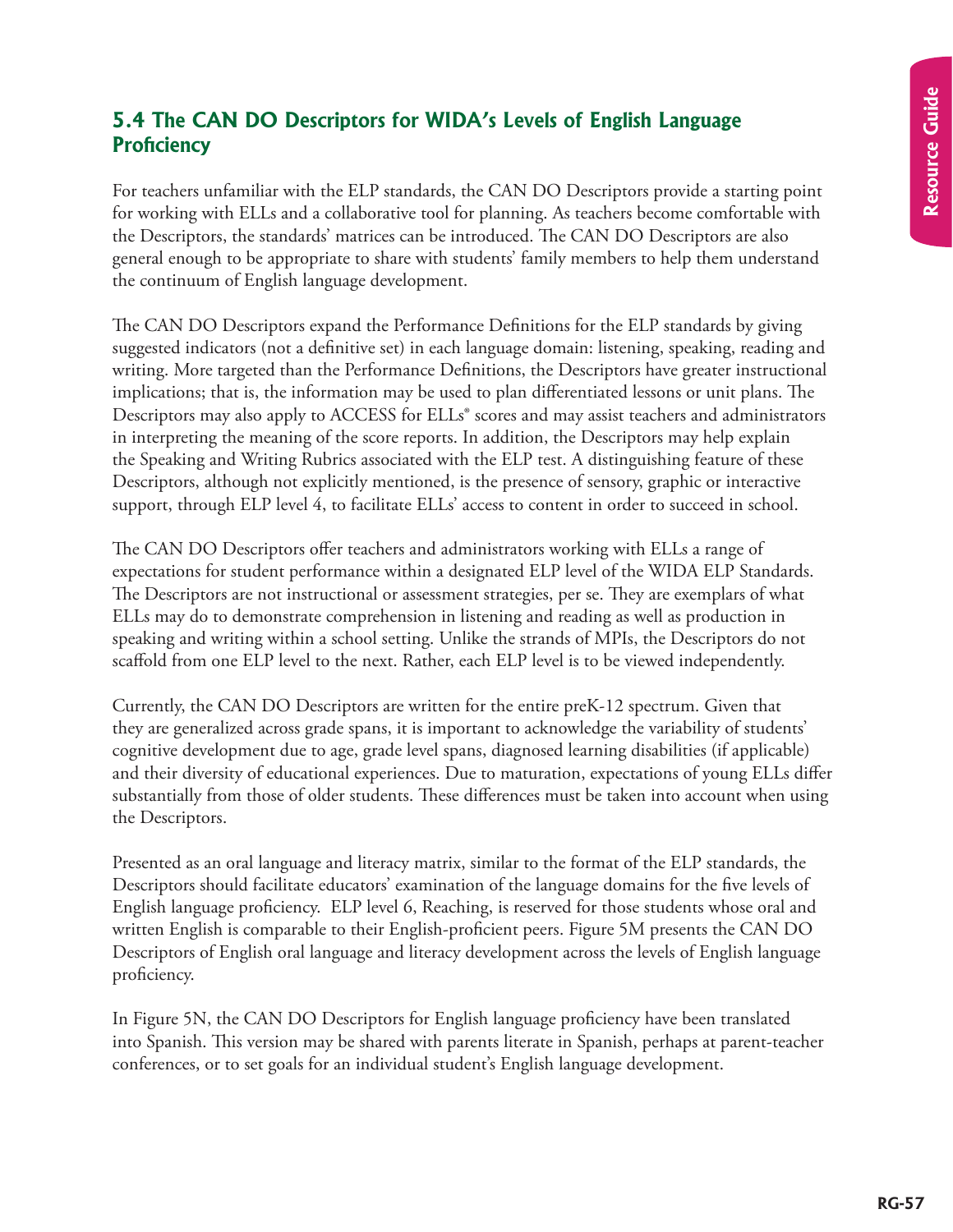## Figure **/-33 &1-Descriptors HQT**the Levels **QH-**English Language Proficiency, **PreK-12**

For the given level of English language proficiency, with support, English language learners can: For the given level of English language proficiency, **with support**, English language learners can:

|                                        | <b>Level 6 Reaching</b>                                                                                                                                                         |                                                                                                                                        |                                                                                                                                          |                                                                                                                                                |  |  |
|----------------------------------------|---------------------------------------------------------------------------------------------------------------------------------------------------------------------------------|----------------------------------------------------------------------------------------------------------------------------------------|------------------------------------------------------------------------------------------------------------------------------------------|------------------------------------------------------------------------------------------------------------------------------------------------|--|--|
| <b>Bridging</b><br>Level 5             | Construct models based<br>Make connections from<br>Draw conclusions from<br>on oral discourse<br>oral information<br>oral discourse<br>$\bullet$<br>$\bullet$                   | give examples and justify<br>Explain phenomena,<br>Express and defend<br>Engage in debates<br>points of view<br>responses              | explicit and implicit text<br>glean information from<br>Draw conclusions from<br>Conduct research to<br>multiple sources<br>$\bullet$    | React to multiple genres<br>Author multiple forms/<br>Apply information to<br>genres of writing<br>and discourses<br>new contexts              |  |  |
| <b>Expanding</b><br>Level 4            | Identify cause and effect<br>functions, relationships<br>from oral information<br>Analyze and apply oral<br>Compare and contrast<br>from oral discourse<br>information          | Offer creative solutions to<br>Discuss stories, issues,<br>Give speeches, oral<br>issues, problems<br>concepts<br>reports<br>$\bullet$ | Find details that support<br>Interpret information or<br>Identify word families,<br>figures of speech<br>main ideas<br>data<br>$\bullet$ | Summarize information<br>Create original ideas or<br>Edit and revise writing<br>from graphics or notes<br>detailed responses                   |  |  |
| <b>Developing</b><br>Level 3           | Categorize or sequence<br>oral information using<br>Follow multi-step oral<br>information from oral<br>Locate, select, order<br>pictures, objects<br>descriptions<br>directions | Formulate hypotheses,<br>Retell stories or events<br>Describe processes,<br>make predictions<br>procedures                             | Sequence pictures, events,<br>determine meaning of<br>Use context clues to<br>Identify main ideas<br>processes<br>words                  | Describe events, people,<br>expository or narrative<br>processes, procedures<br>Produce bare-bones<br>Compare/contrast<br>information<br>texts |  |  |
| <b>Beginning</b><br>Level <sub>2</sub> | from oral descriptions to<br>Sort pictures, objects<br>Follow two-step oral<br>objects, illustrations<br>Match information<br>according to oral<br>instructions<br>directions   | Describe pictures, events,<br>Ask WH-questions<br>objects, people<br>Restate facts                                                     | Identify facts and explicit<br>Select language patterns<br>associated with facts<br>Locate and classify<br>information<br>messages       | phrases, short sentences,<br>requested from oral or<br>Produce drawings,<br>written directions<br>Give information<br>Make lists<br>notes      |  |  |
| <b>Entering</b><br>Level <sub>1</sub>  | Point to stated pictures,<br>Match oral statements<br>to objects, figures or<br>Follow one-step oral<br>words, phrases<br>illustrations<br>directions                           | Answer WH- (who, what,<br>Name objects, people,<br>when, where, which<br>questions<br>pictures                                         | Match icons and symbols<br>Identify concepts about<br>print and text features<br>environmental print<br>to words, phrases or             | words, phrases to convey<br>Produce icons, symbols,<br>Label objects, pictures,<br>Draw in response to a<br>diagrams<br>messages<br>prompt     |  |  |
|                                        | <b>TIZLENINC</b>                                                                                                                                                                | <b>SPEAKING</b>                                                                                                                        | <b>READING</b>                                                                                                                           | <b>MKITING</b>                                                                                                                                 |  |  |

Variability of students' cognitive development due to age, grade level spans, their diversity of educational experiences and diagnosed learning disabilities (if applicable), are to be Variability of students' cognitive development due to age, grade level spans, their diversity of educational experiences and diagnosed learning disabilities (if applicable), are to be considered in using this information. considered in using this information.